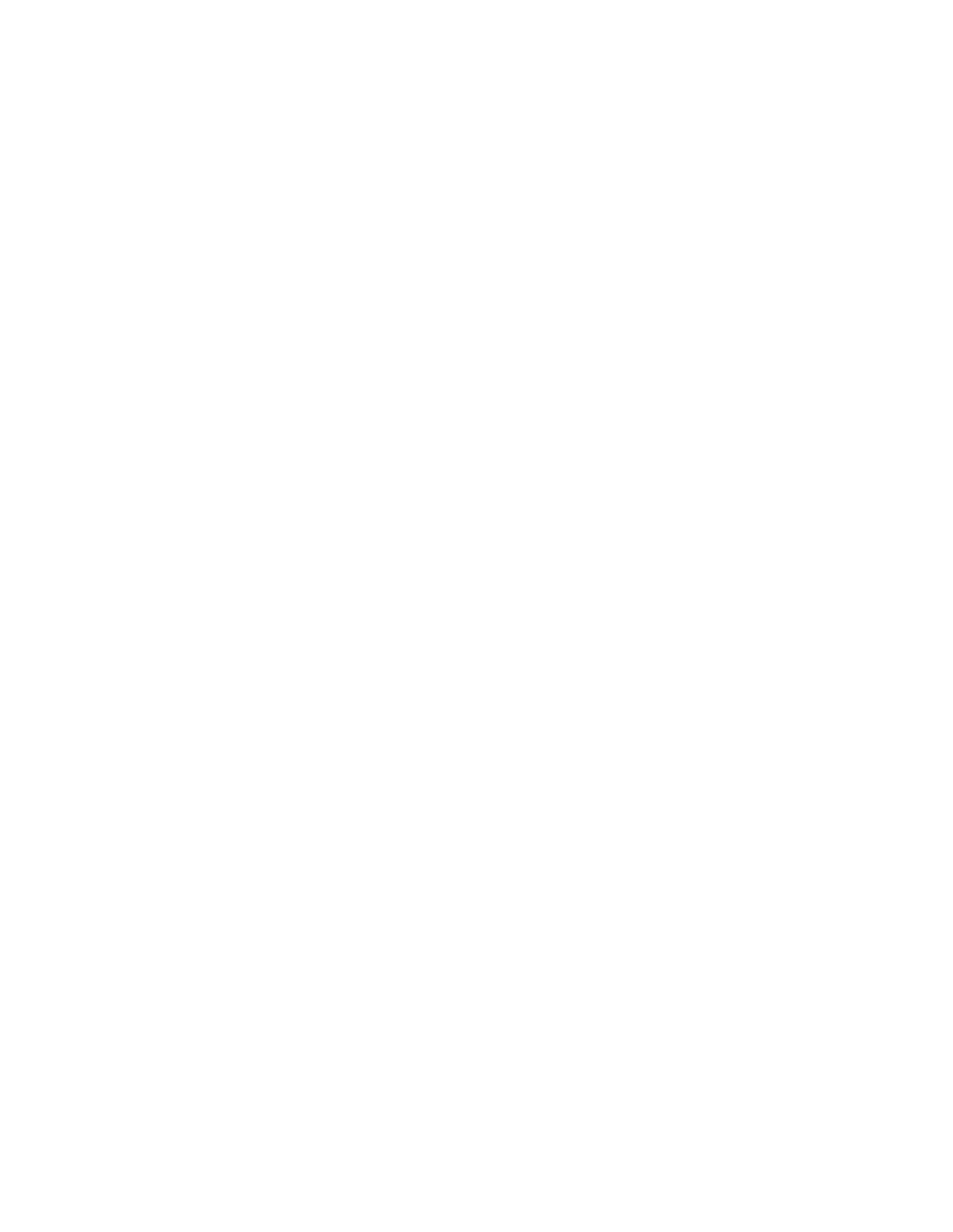The resistance welder OEM developed multiple gun welders to overcome the problems of increased power demand when making many welds and high die maintenance associated with gang welding. These welders could be furnished with Direct Weld, Push-Pull Weld or the Series-Weld process and with a cascade firing sequence or gun sequence. Both cascade firing and gun sequencing allow rapid welding with a reduced power demand on the plant's electrical service. In the cascade configuration, [figure 6] groups of welding guns are connected to separate transformers.



**FIGURE 5 - DRAWER WELDER**

Depending upon the number of weld heads and the workpiece to be welded, two or more welding transformers may be used, each connected to a group of guns. The welder controller initiates all weld heads to advance together against the workpiece. The controller then individually fires each transformer with its group of weld guns in rapid succession. By firing each transformer separately, total demand on the plant is kept to a minimum. Multi-gun sequencing as shown in [figure 7], differs in that, a single welding transformer can be used to fire different groups of weld guns. In this case the welder controller initiates only some of the weld heads which advance against the workpiece. The rest of the weld heads remain in the open or retract position, away from the workpiece. The controller then fires the transformer making welds. The first group of

weld heads advance then retract and another group advances and the weld process is repeated. Again, power demand is minimized. Although not as rapid as a cascade operation, multi-gun sequencing is fast and has found

wide applications in the wire industry. Integral weld fixturing can usually be provided to simplify any weld tooling requirement. If higher production is needed, hopper feed of cross wire and automatic index systems can be furnished. Similar techniques are used in the wire industry with the Wire Mesh Welders.

**FIGURE 6 - MODEL 633**

We have briefly outlined three industries that have achieved greater productivity and cut welding costs with multiple gun resistance welders. There are many other fabricators who can benefit from such equipment. However, in order to realize a maximum return on your investment, a careful study must be made of your needs. This should be accomplished by conferring with RWC to evaluate your current methods and requirements so that a proper recommendation can be made.

**FIGURE 7 - MODEL 641**